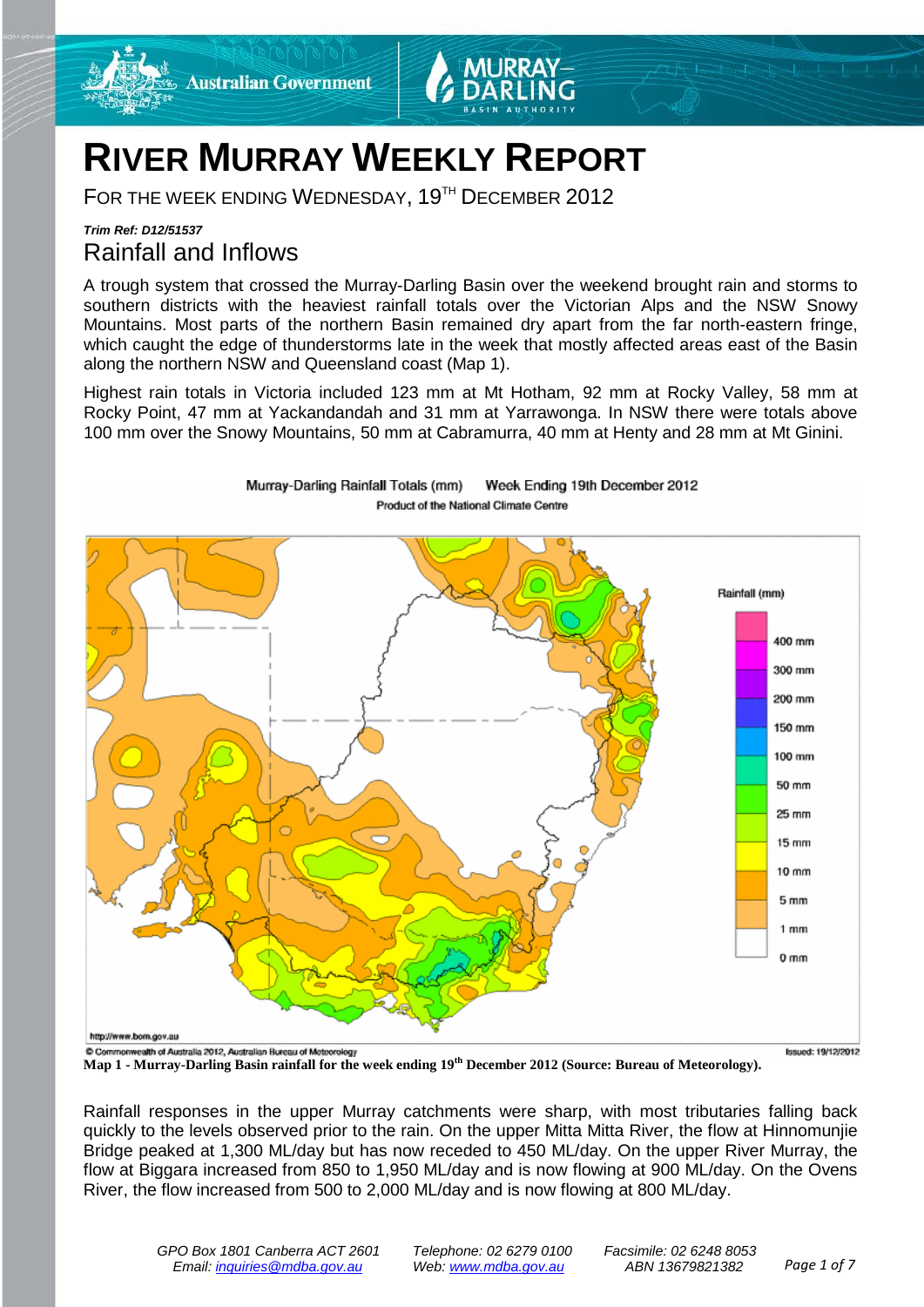## River Operations

MDBA active storage decreased by 136 GL this week and is currently 7,818 GL, or 91% capacity. At Dartmouth Reservoir, the storage rose 5 GL to 3,822 GL (99% capacity). Release, measured at Colemans, increased early in the week and is expected to be around 600 ML/day in the coming week. A 'pulsed' release reaching around 2,600 ML/day is scheduled to commence on Saturday 29 December 2012. This release aims to benefit the environment of the Mitta Mitta River. Release will be reduced over the New Year to between 600–1,000 ML/day (see attached flow advice for details).

At Hume Reservoir, the volume in storage fell by 71 GL to 2,574 GL (86% capacity). The storage has reduced by around 410 GL since the volume peaked in mid-October 2012. The release was reduced this week from 15,700 ML/day to 11,500 ML/day in response to the rain.

At Yarrawonga Weir, total diversions at the irrigation offtakes ranged between 10,000 ML/day and around 8,000 ML/day over the week. Total diversions have been relatively stable since mid-November, averaging around 60 GL/week. The pool level in Lake Mulwala is 124.79 m AHD. Release briefly increased to 10,000 ML/day during the week in response to this week's rain, and is currently 9,000 ML/day. The release is expected to be reduced to 7,500 ML/day in the coming week.

On the Edward River system, flow through the Edward and Gulpa offtakes averaged 1,500 ML/day and 500 ML/day respectively. Diversions to Wakool River and Yallakool Creek were around the normal seasonal minimums of 100 ML/day and 270 ML/day respectively. The diversion to Colligen Creek reduced this week as delivery of an environmental pulse to stimulate fish breeding was completed. Flow downstream of Stevens Weir will be reduced to 600 ML/day in the coming week.

On the Goulburn River at McCoys Bridge, flow averaged 2,650 ML/day as delivery of water traded from the Goulburn to the Murray continues. At Torrumbarry Weir, the diversion to National Channel was steady at around 2,200 ML/day with release from the weir averaging about 6,000 ML/day.

On the lower Murrumbidgee River, the flow at Balranald averaged 2,700 ML/day, and is expected to start receding toward 1,500 ML/day late next week. Downstream on the Murray at Euston the flow receded to 9,000 ML/day and is expected to remain around this level next week.

At Mildura Weir, the temporary closure of the lock on 18 and 19 December allowed access for a crane to successfully install a coffer dam around the fishway construction site. The lock is open again and will remain operational when construction of the fishway re-commences in mid-January 2013.

Total storage at Menindee Lakes fell to 1,499 GL (87% capacity) with release (measured at Weir 32) averaging 7,000 ML/day. This will be reduced to 6,000 ML/day on Thursday 3 January 2013 (see attached flow advice for details). On the lower Darling River, the flow at Burtundy slowly receded to 6,200 ML/day with Murray flows at Wentworth receding from 19,000 ML/day to 15,400 ML/day.

At Lake Victoria the volume reduced by 15 GL to 597 GL (88% capacity) and is expected to continue decreasing over the coming weeks. The flow to South Australia averaged 18,500 ML/day this week and will recede toward 10,000 ML/day over the next two weeks. The flow at Lock 1 averaged 15,200 ML/day and at the Lower Lakes, the 5 day average level for Lake Alexandrina was 0.78 m AHD.

**The Murray-Darling Basin Authority and staff at the storages, weirs and barrages of the River Murray System wish all our readers a safe and happy festive season.**

*Note: There will be no Weekly Report issued during the week ending 26 December 2012. The next report will cover the two week period ending 2nd January 2013.*

**For media inquiries contact the Media Officer on 02 6279 0141**

DAVID DREVERMAN Executive Director, River Management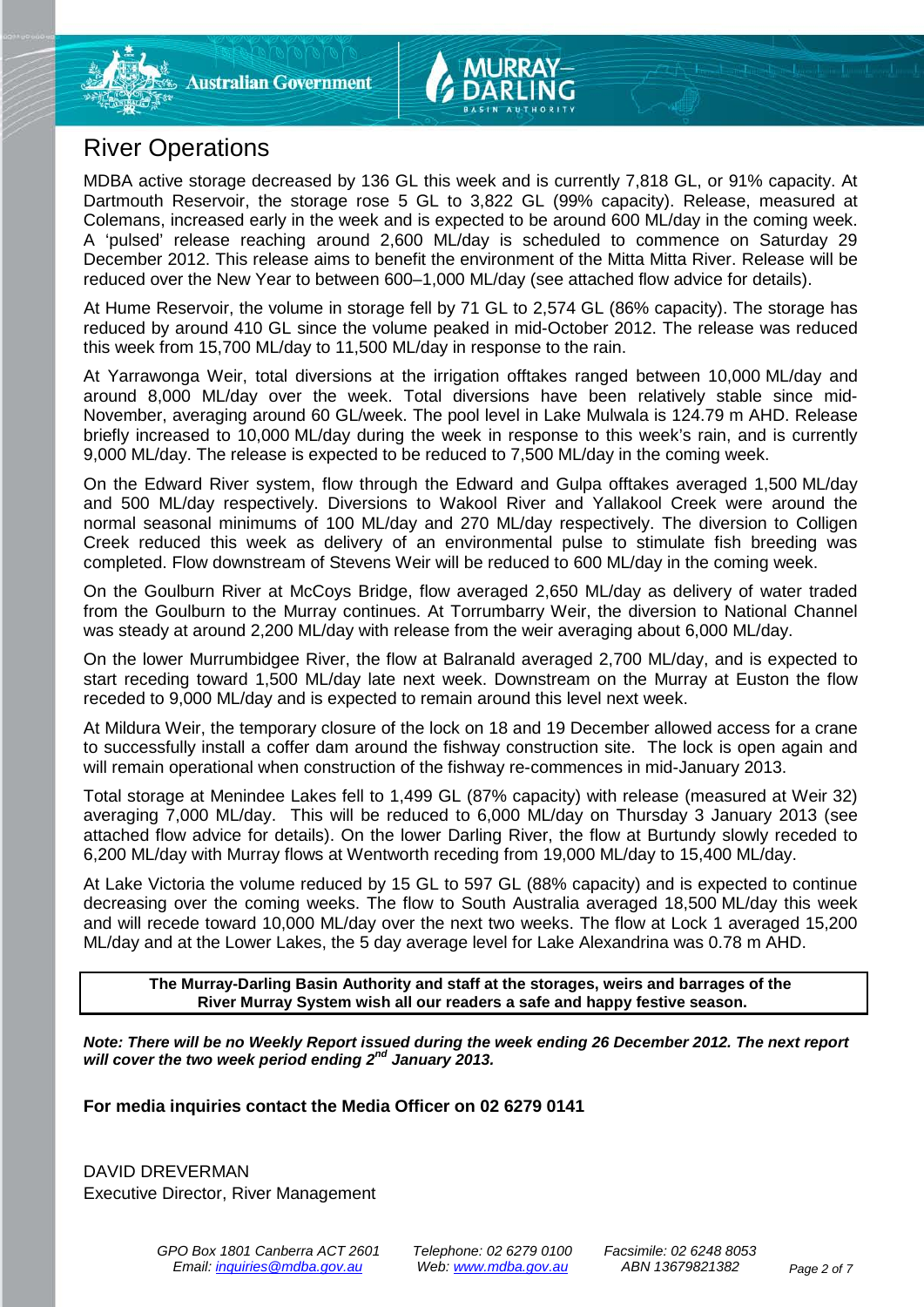



#### Water in Storage Week ending Wednesday 19 Dec 2012

| <b>MDBA Storages</b>             | Full<br>Supply<br>Level | Full Supply<br>Volume | Current<br>Storage<br>Level | Current | Storage | Dead<br>Storage | Active<br>Storage | Change in<br>Total<br>Storage<br>for the<br>Week |
|----------------------------------|-------------------------|-----------------------|-----------------------------|---------|---------|-----------------|-------------------|--------------------------------------------------|
|                                  | $(m$ AHD)               | (GL)                  | $(m$ AHD)                   | (GL)    | %       | (GL)            | (GL)              | (GL)                                             |
| Dartmouth Reservoir              | 486.00                  | 3856                  | 485.48                      | 3822    | 99%     | 71              | 3751              | $+5$                                             |
| Hume Reservoir                   | 192.00                  | 3 0 0 5               | 189.76                      | 2 5 7 4 | 86%     | 23              | 2551              | $-71$                                            |
| Lake Victoria                    | 27.00                   | 677                   | 26.33                       | 597     | 88%     | 100             | 497               | $-15$                                            |
| Menindee Lakes                   |                         | 1 731*                |                             | 1499    | 87%     | (480#)          | 1019              | $-54$                                            |
| <b>Total</b>                     |                         | 9 2 6 9               |                             | 8 4 9 2 | 92%     | $ -$            | 7818              | $-136$                                           |
| <b>Total Active MDBA Storage</b> |                         |                       |                             |         |         |                 | $91\%$ ^          |                                                  |

#### **Major State Storages**

| <b>Burrinjuck Reservoir</b> | 026     | 684   | <b>S7%</b> |     | 681  | -34   |
|-----------------------------|---------|-------|------------|-----|------|-------|
| <b>Blowering Reservoir</b>  | 631     | 468   | 90%        | 24  | 444  | $-34$ |
| Eildon Reservoir            | 3 3 3 4 | 3 125 | 94%        | 100 | 3025 | $-14$ |

\* Menindee surcharge capacity – 2050 GL \*\* All Data is rounded to nearest GL \*\*

# NSW takes control of Menindee Lakes when storage falls below 480 GL, and control reverts to MDBA when storage next reaches 640 GL A % of total active MDBA storage

**Snowy Mountains Scheme Snowy diversions for week ending 18 Dec 2012** 

| <b>Storage</b>         | <b>Active Storage</b><br>(GL) | Weekly Change<br>(GL) | Diversion (GL)       | This Week | From 1 May<br>2012 |
|------------------------|-------------------------------|-----------------------|----------------------|-----------|--------------------|
| Lake Eucumbene - Total | 2 3 4 7                       | $-18$                 | Snowy-Murray         | +0        | 496                |
| Snowy-Murray Component | 983                           | +14                   | Tooma-Tumut          | +1        | 195                |
| <b>Target Storage</b>  | 1510                          |                       | <b>Net Diversion</b> |           | 300                |
|                        |                               |                       | Murray 1 Release     | +4        | 741                |

#### **Major Diversions from Murray and Lower Darling (GL) \***

| <b>New South Wales</b>    | This Week | From 1 July<br>2012 | Victoria                        | This Week | From 1<br><b>July 2012</b> |
|---------------------------|-----------|---------------------|---------------------------------|-----------|----------------------------|
| Murray Irrig. Ltd (Net)   | 47.4      | 703                 | Yarrawonga Main Channel (net)   | 8.3       | 158                        |
| Wakool Sys Allowance      | 2.9       | 15                  | Torrumbarry System + Nyah (net) | 14.3      | 199                        |
| Western Murray Irrigation | 1.2       | 12                  | Sunraysia Pumped Districts      | 4         | 54                         |
| Licensed Pumps            | 5.8       | 110                 | Licensed pumps - GMW (Nyah+u/s) | 3.7       | 20                         |
| Lower Darling             | 3.8       | 41                  | Licensed pumps - LMW            | 7.5       | 118                        |
| <b>TOTAL</b>              | 61.1      | 881                 | TOTAL                           | 37.8      | 549                        |

\* Figures derived from estimates and monthly data. Please note that not all data may have been available at the time of creating this report.

\*\* All data above is rounded to nearest 100 ML for weekly data and nearest GL for cumulative data\*\*

| Flow to South Australia (GL)                              | Entitlement this month | $217.0*$ |                 |
|-----------------------------------------------------------|------------------------|----------|-----------------|
|                                                           |                        |          |                 |
| * Flow to SA will be greater than entitlement for this    | Flow this week         | 129.8    | (18 500 ML/day) |
| month due to Unregulated Flows and Additional             | Flow so far this month | 353.2    |                 |
| Dilution Flow.                                            | Flow last month        | 491.4    |                 |
| $\mathbf{A}$ , $\mathbf{B}$ , $\mathbf{A}$ , $\mathbf{B}$ |                        |          |                 |

#### **Salinity (EC) (microSiemens/cm at 25o C)**

|                         | Current | Average over the last week | Average since 1 August 2012 |
|-------------------------|---------|----------------------------|-----------------------------|
| Swan Hill               | 90      | 90                         | 120                         |
| Euston                  | 130     | 120                        | 120                         |
| <b>Red Cliffs</b>       | 140     | 140                        | 120                         |
| Merbein                 | 150     | 140                        | 140                         |
| Burtundy (Darling)      | 500     | 510                        | 440                         |
| Lock 9                  | 310     | 300                        | 170                         |
| Lake Victoria           | 230     | 230                        | 240                         |
| Berri                   | 340     | 370                        | 230                         |
| Waikerie                | 330     | 300                        | 260                         |
| Morgan                  | 320     | 310                        | 250                         |
| Mannum                  | 330     | 350                        | 250                         |
| Murray Bridge           | 340     | 360                        | 280                         |
| Milang (Lake Alex.)     | 480     | 510                        | 400                         |
| Poltalloch (Lake Alex.) | 320     | 320                        | 270                         |
| Meningie (Lake Alb.)    | 3410    | 3 3 8 0                    | 3 4 3 0                     |
| Goolwa Barrages         | 570     | 630                        | 1 690                       |

*GPO Box 1801 Canberra ACT 2601 Telephone: 02 6279 0100 Facsimile: 02 6248 8053 Email: [inquiries@mdba.gov.au](mailto:inquiries@mdba.gov.au) Web: [www.mdba.gov.au](http://www.mdba.gov.au/) ABN 13679821382 Page 3 of 7*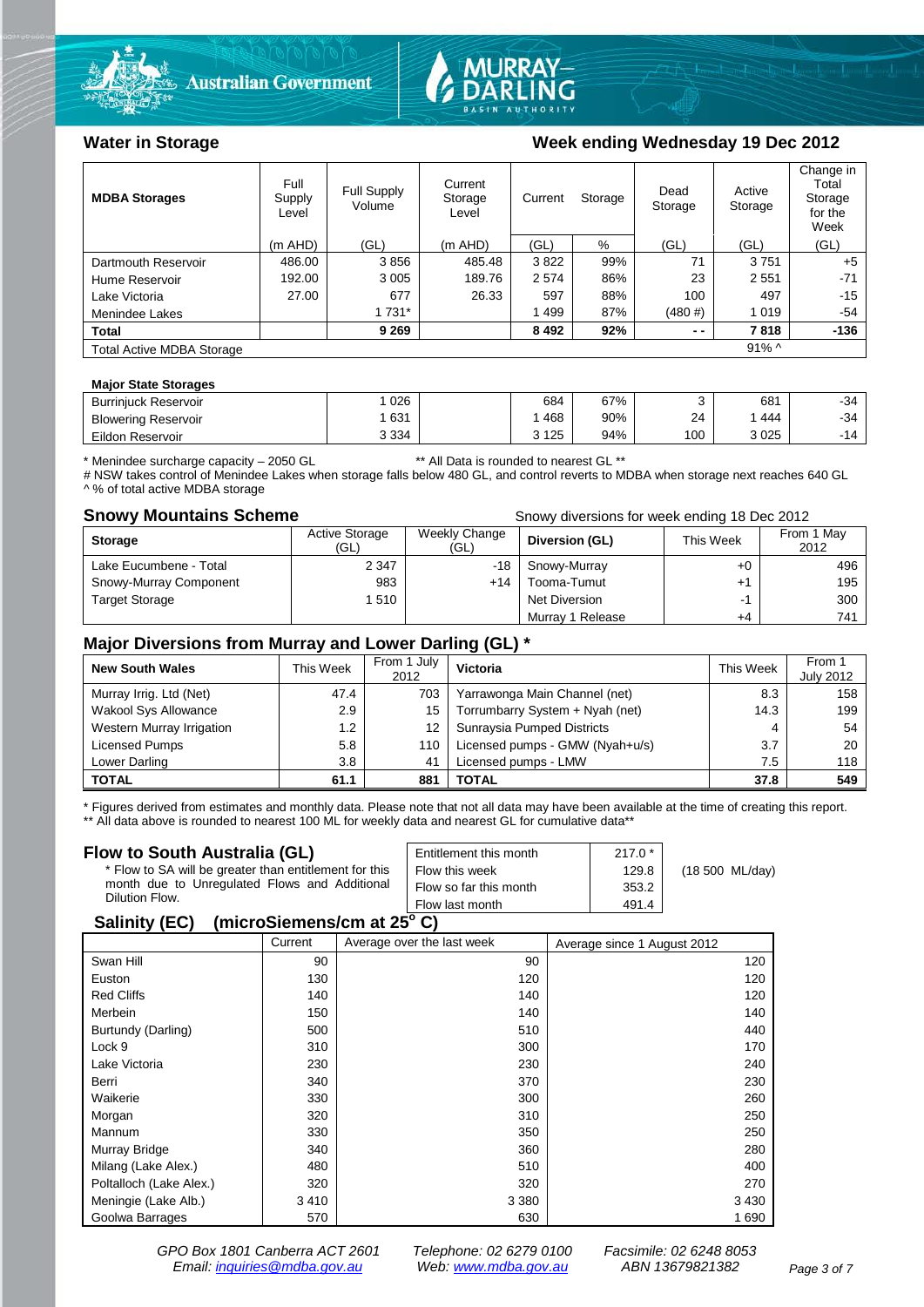



#### **River Levels and Flows Week ending Wednesday 19 Dec 2012**

| (m AHD)<br>(ML/day)<br><b>River Murray</b><br>(m)<br>local (m)<br>(ML/day)<br>(ML/day)<br>F<br>1 1 2 0<br>Khancoban<br>790<br>490<br>$\mathbf{r}$<br>F<br>4.0<br>1.45<br>207.97<br>3 1 3 0<br>3 1 7 0<br>2 5 3 0<br>Jingellic<br>F<br>4.2<br>Tallandoon (Mitta Mitta River)<br>1.58<br>218.47<br>820<br>900<br>1420<br>S<br>5.5<br>2.82<br>156.45<br>11 540<br>13 100<br>14 860<br>Heywoods<br>F<br><b>Doctors Point</b><br>5.5<br>2.90<br>151.37<br>13 470<br>16 360<br>14 870<br>4.3<br>1.88<br>149.32 |
|----------------------------------------------------------------------------------------------------------------------------------------------------------------------------------------------------------------------------------------------------------------------------------------------------------------------------------------------------------------------------------------------------------------------------------------------------------------------------------------------------------|
|                                                                                                                                                                                                                                                                                                                                                                                                                                                                                                          |
|                                                                                                                                                                                                                                                                                                                                                                                                                                                                                                          |
|                                                                                                                                                                                                                                                                                                                                                                                                                                                                                                          |
|                                                                                                                                                                                                                                                                                                                                                                                                                                                                                                          |
|                                                                                                                                                                                                                                                                                                                                                                                                                                                                                                          |
|                                                                                                                                                                                                                                                                                                                                                                                                                                                                                                          |
| Albury                                                                                                                                                                                                                                                                                                                                                                                                                                                                                                   |
| 3.07<br>F<br>16 340<br>3.8<br>129.09<br>14 550<br>15 970<br>Corowa                                                                                                                                                                                                                                                                                                                                                                                                                                       |
| F<br>1.52<br>116.56<br>9 0 3 0<br>8760<br>8 0 2 0<br>Yarrawonga Weir (d/s)<br>6.4                                                                                                                                                                                                                                                                                                                                                                                                                        |
| Tocumwal<br>2.29<br>106.13<br>9610<br>R<br>8 1 8 0<br>6.4<br>8 5 5 0                                                                                                                                                                                                                                                                                                                                                                                                                                     |
| F<br>Torrumbarry Weir (d/s)<br>7.3<br>2.22<br>80.77<br>6420<br>6760<br>6 2 6 0                                                                                                                                                                                                                                                                                                                                                                                                                           |
| 4.5<br>1.29<br>64.21<br>R<br>8 0 7 0<br>Swan Hill<br>6 140<br>6 1 5 0                                                                                                                                                                                                                                                                                                                                                                                                                                    |
| S<br>8.8<br>3.00<br>52.12<br>10 310<br>Wakool Junction<br>7870<br>8 2 4 0                                                                                                                                                                                                                                                                                                                                                                                                                                |
| F<br>Euston Weir (d/s)<br>8.8<br>1.79<br>43.63<br>9 0 3 0<br>10 050<br>12 8 20                                                                                                                                                                                                                                                                                                                                                                                                                           |
| F<br>Mildura Weir (d/s)<br>10 500<br>12 4 30<br>9440                                                                                                                                                                                                                                                                                                                                                                                                                                                     |
| F<br>7.3<br>3.53<br>28.29<br>15 350<br>18 950<br>Wentworth Weir (d/s)<br>16 960                                                                                                                                                                                                                                                                                                                                                                                                                          |
| S<br><b>Rufus Junction</b><br>5.00<br>17 470<br>21.93<br>17 640<br>17 580                                                                                                                                                                                                                                                                                                                                                                                                                                |
| S<br>1.24<br>14 970<br>Blanchetown (Lock 1 d/s)<br>15 490<br>15 2 20<br>۰                                                                                                                                                                                                                                                                                                                                                                                                                                |
|                                                                                                                                                                                                                                                                                                                                                                                                                                                                                                          |
| <b>Tributaries</b>                                                                                                                                                                                                                                                                                                                                                                                                                                                                                       |
| 2.7<br>1.37<br>F<br>Kiewa at Bandiana<br>154.60<br>1 0 8 0<br>1 0 7 0<br>920                                                                                                                                                                                                                                                                                                                                                                                                                             |
| F<br>11.9<br>8.24<br>145.92<br>1 270<br>1 1 3 0<br>880<br>Ovens at Wangaratta                                                                                                                                                                                                                                                                                                                                                                                                                            |
| 93.75<br>F<br>Goulburn at McCoys Bridge<br>9.0<br>2.33<br>2 400<br>2640<br>2 4 6 0                                                                                                                                                                                                                                                                                                                                                                                                                       |
| F<br>Edward at Stevens Weir (d/s)<br>1.42<br>81.19<br>1 2 2 0<br>1 0 9 0<br>1 4 8 0                                                                                                                                                                                                                                                                                                                                                                                                                      |
| <b>Edward at Liewah</b><br>2.05<br>57.43<br>1 3 8 0<br>R<br>1 0 0 0<br>1 2 2 0                                                                                                                                                                                                                                                                                                                                                                                                                           |
| F<br><b>Wakool at Stoney Crossing</b><br>1.51<br>55.00<br>630<br>630<br>730                                                                                                                                                                                                                                                                                                                                                                                                                              |
| F<br>Murrumbidgee at Balranald<br>5.0<br>2.80<br>58.76<br>2610<br>2 7 3 0<br>3 1 3 0                                                                                                                                                                                                                                                                                                                                                                                                                     |
| F<br>Barwon at Mungindi<br>3.32<br>330<br>220<br>30                                                                                                                                                                                                                                                                                                                                                                                                                                                      |
| F<br>Darling at Bourke<br>4.10<br>370<br>440<br>610<br>$\blacksquare$                                                                                                                                                                                                                                                                                                                                                                                                                                    |
| F<br>Darling at Burtundy Rocks<br>3.70<br>6 1 6 0<br>6840<br>7 200<br>$\blacksquare$<br>$\blacksquare$                                                                                                                                                                                                                                                                                                                                                                                                   |

Natural Inflow to Hume 3970

(i.e. Pre Dartmouth & Snowy Mountains scheme)

**Weirs and Locks** Pool levels above or below Full Supply Level (FSL)

| <b>Murray</b>      | FSL (m AHD) | u/s     | d/s                      |                       | FSL (m AHD) | u/s     | d/s     |
|--------------------|-------------|---------|--------------------------|-----------------------|-------------|---------|---------|
| Yarrawonga         | 124.90      | $-0.11$ | $\overline{\phantom{a}}$ | No. 7 Rufus River     | 22.10       | $+0.11$ | $+2.70$ |
| No. 26 Torrumbarry | 86.05       | $+0.02$ | $\blacksquare$           | No. 6 Murtho          | 19.25       | $+0.00$ | $+0.92$ |
| No. 15 Euston      | 47.60       | $-0.02$ | $\blacksquare$           | No. 5 Renmark         | 16.30       | $-0.01$ | $+0.82$ |
| No. 11 Mildura     | 34.40       | $-0.02$ | $+0.24$                  | No. 4 Bookpurnong     | 13.20       | $+0.03$ | $+1.74$ |
| No. 10 Wentworth   | 30.80       | $+0.05$ | $+0.89$                  | No. 3 Overland Corner | 9.80        | $-0.04$ | $+1.00$ |
| No. 9 Kulnine      | 27.40       | $+0.04$ | $+0.60$                  | No. 2 Waikerie        | 6.10        | $+0.06$ | $+0.99$ |
| No. 8 Wangumma     | 24.60       | $+0.05$ | $+0.83$                  | No. 1 Blanchetown     | 3.20        | $+0.03$ | $+0.49$ |

#### **Lower Lakes FSL = 0.75 m AHD**

Lake Alexandrina average level for the past 5 days (m AHD) 0.78

| <b>Barrages</b>       |              |               |            | Fishways at Barrages |                      |
|-----------------------|--------------|---------------|------------|----------------------|----------------------|
|                       | Openings     | Level (m AHD) | No. Open   | Rock Ramp            | <b>Vertical Slot</b> |
| Goolwa                | 128 openings | 0.78          |            |                      | Open                 |
| Mundoo                | 26 openings  | 0.75          | All closed |                      |                      |
| <b>Boundary Creek</b> | 6 openings   | -             |            |                      |                      |
| Ewe Island            | 111 gates    | -             | All closed |                      |                      |
| Tauwitchere           | 322 gates    | 0.79          | 40         | Open                 | Open                 |

AHD = Level relative to Australian Height Datum, i.e. height above sea level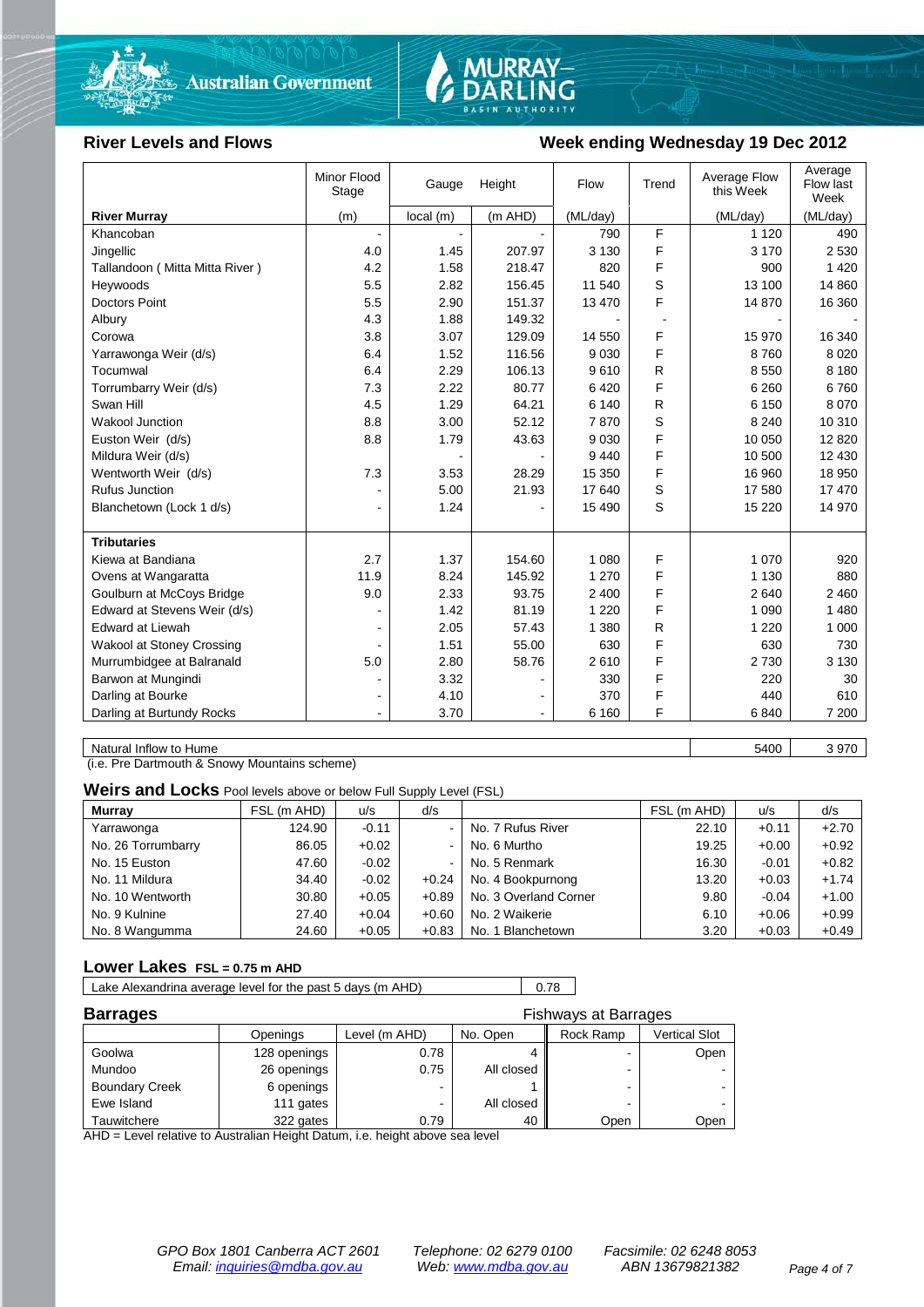



### **Week ending Wednesday 19 Dec 2012**





### **State Allocations (as at 19 Dec 2012)**

| <b>NSW - Murray Valley</b> |  |
|----------------------------|--|
|----------------------------|--|

| High security    | 100% |
|------------------|------|
| General security | 100% |
|                  |      |

| NSW - Murrumbidgee Valley | Victorian - Goulburn Valley |  |
|---------------------------|-----------------------------|--|
|                           |                             |  |

| High security    | 100% |
|------------------|------|
| General security | 100% |

#### **NSW - Lower Darling**

| High security    | 100% |
|------------------|------|
| General security | 100% |
|                  |      |

| <b>NSW - Murray Valley</b><br>Victorian - Murray Valley |      |                  |      |
|---------------------------------------------------------|------|------------------|------|
| High security                                           | 100% | High reliability | 100% |
| General security                                        | 100% | Low reliability  | 0%   |

| Victorian - Goulburn Valley |                  |      |
|-----------------------------|------------------|------|
|                             | High reliability | 100% |

| Low reliability | 0% |  |
|-----------------|----|--|
|                 |    |  |

| South Australia – Murray Valley |      |  |
|---------------------------------|------|--|
| High security                   | 100% |  |

NSW : <http://www.water.nsw.gov.au/About-us/Media-releases/media/default.aspx><br>VIC : http://www.g-mwater.com.au/water-resources/allocations/current.asp

VIC : <http://www.g-mwater.com.au/water-resources/allocations/current.asp><br>SA : http://www.waterforgood.sa.gov.au/category/news/

<http://www.waterforgood.sa.gov.au/category/news/>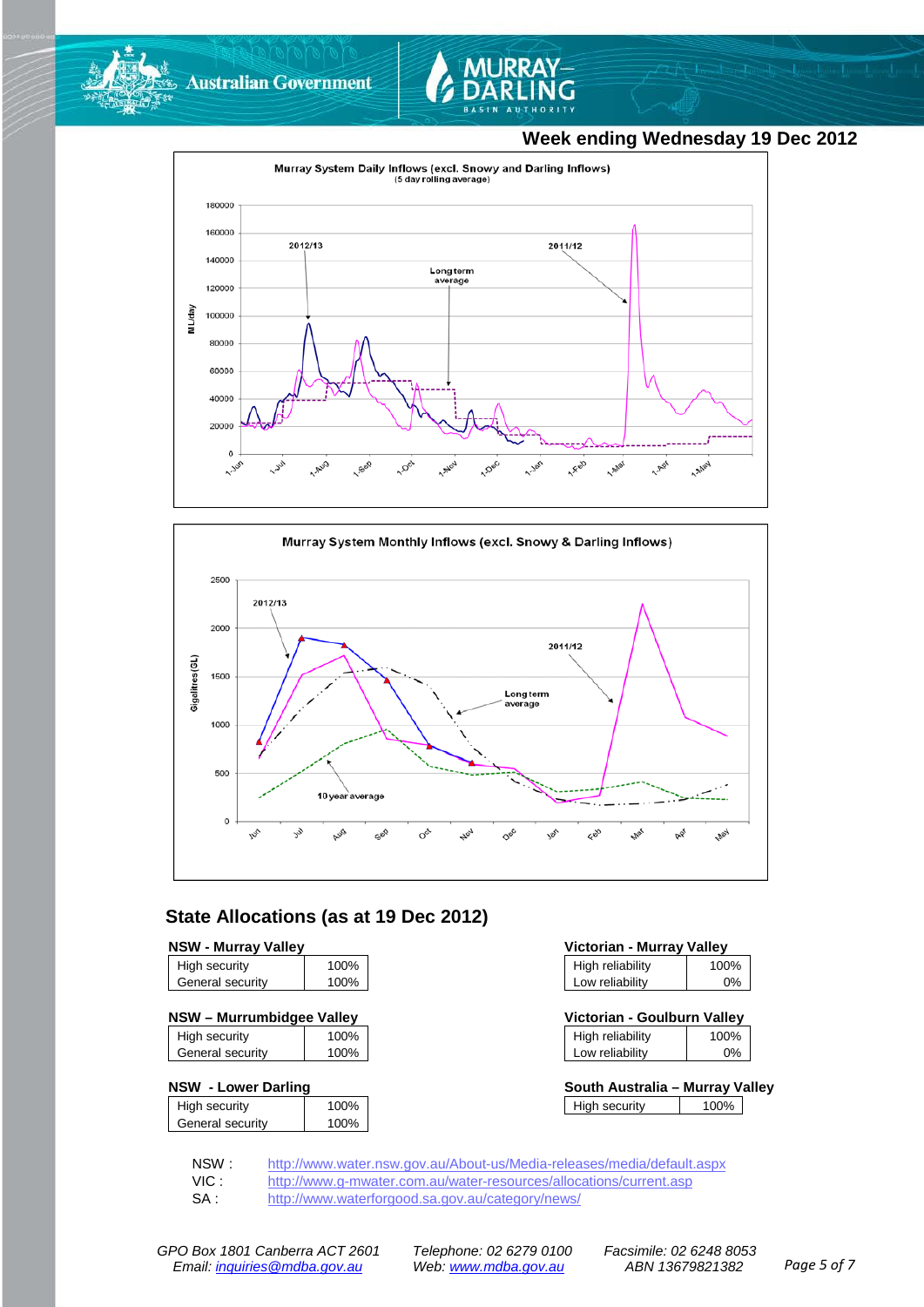# **Mitta Mitta River Flow advice**





**19 December 2012**

## Higher flows downstream of Dartmouth Dam

Releases from Dartmouth Dam will be increased to 600 ML/day on the morning of Thursday 20 December 2012, due to recent inflows. As a result, the gauge height at Colemans will increase from about 1.1 m to about 1.25 m.

A 'pulsed' release of water from Dartmouth Dam is planned for late December 2012.

During the pulsed release, the flow at Colemans gauge will start to increase very early on Saturday 29 December, reaching about 2,600 ML/day (1.8 m gauge height) by 8am. This flow rate will be maintained until mid-afternoon on Monday 31 December 2012.

By mid-afternoon on Tuesday 1 January 2013, the flow will be reduced to between 600–1,000 ML/day (1.25-1.4 m gauge height at Colemans), depending on rainfall.

Rates of rise and fall in the river at Colemans will follow operational guidelines.

With the forecast inflow from Snowy Creek, the pulsed release in late December is expected to result in a flow at Tallandoon of less than 3,000 ML/day (less than 2.2 m local gauge height).

However, if there is substantial rainfall over the coming days, the river level at Tallandoon may temporarily rise above 3,000 ML/day from tributary inflows to the Mitta Mitta River downstream of Dartmouth Reservoir.

It is also possible that this planned pulsed release may be reduced, or cancelled, in response to higher natural flows.

Further pulsed releases are likely over summer. Pulsed releases aim to benefit the environment of the Mitta Mitta River without significantly impacting on river users.

MDBA provides a flow forecast each Wednesday for the following week on the MDBA website at [http://www.mdba.gov.au/water/river\\_info/storage\\_volumes.](http://www.mdba.gov.au/water/river_info/storage_volumes) Over the Christmas–New Year period, these forecasts will be updated by 5 pm on 21 December and 24 December 2012; and 2 January and 4 January 2013.

Landholders and river users, including pumpers, should take in to account the increase flow rates along the Mitta Mitta River and make any necessary adjustments to their river activities.

ENDS

**For media information contact the MDBA Media Office at** [media@mdba.gov.au](mailto:media@mdba.gov.au) or 02 6279 0141. For

other information contact MDBA at [inquiries@mdba.gov.au](mailto:inquiries@mdba.gov.au) or 02 6279 0100.

**B** Follow the MDBA [http://twitter.com/MD\\_Basin\\_Auth](http://twitter.com/MD_Basin_Auth) Trim: D12/50719